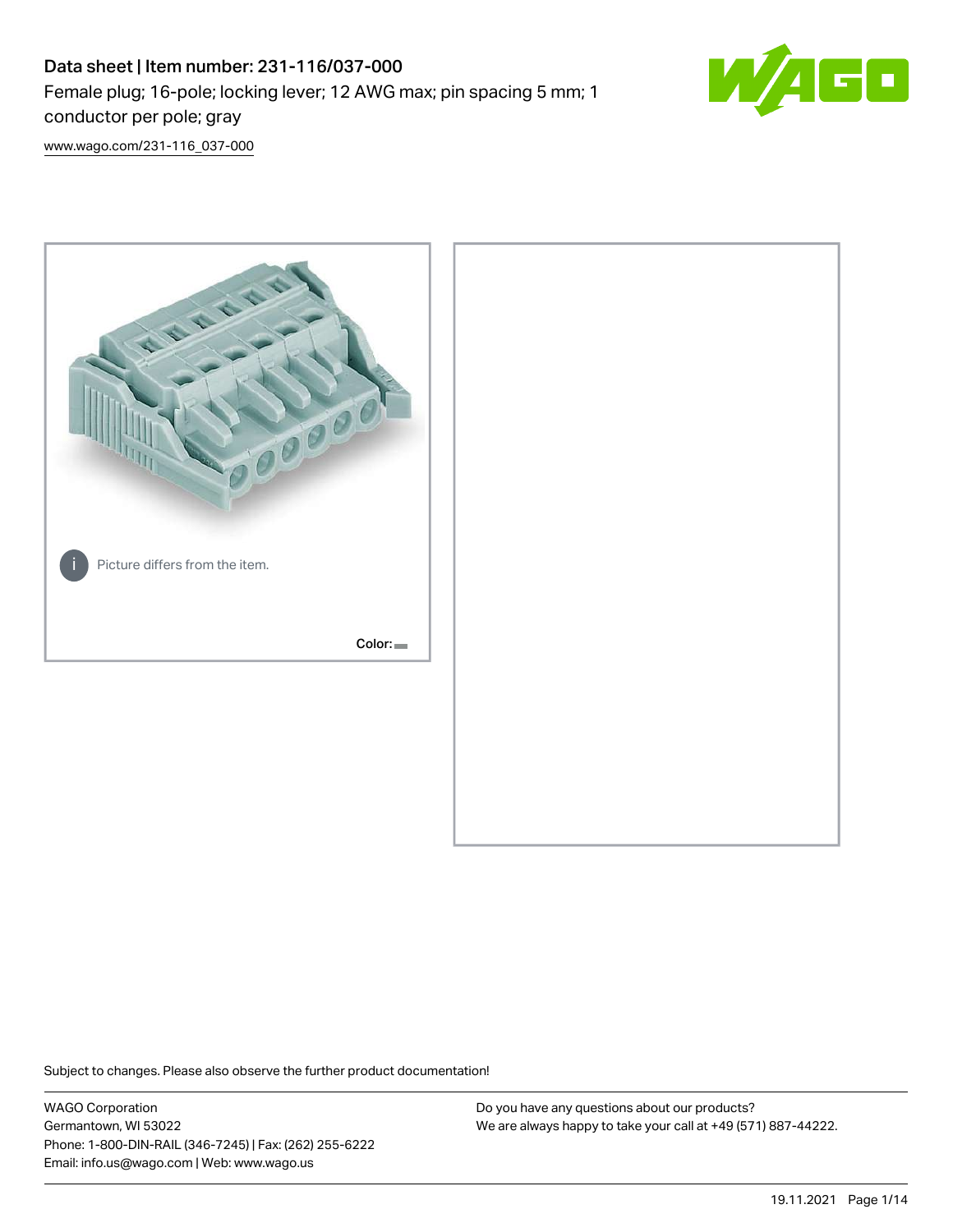

Dimensions in mm

L = pole no. x pin spacing

2- to 3-pole female connectors – one latch only

#### Item description

- **Universal connection for all conductor types**
- Easy cable pre-assembly and on-unit wiring via vertical and horizontal CAGE CLAMP<sup>®</sup> actuation  $\blacksquare$
- $\blacksquare$ Integrated test ports
- $\blacksquare$ With coding fingers

Subject to changes. Please also observe the further product documentation! Data

WAGO Corporation Germantown, WI 53022 Phone: 1-800-DIN-RAIL (346-7245) | Fax: (262) 255-6222 Email: info.us@wago.com | Web: www.wago.us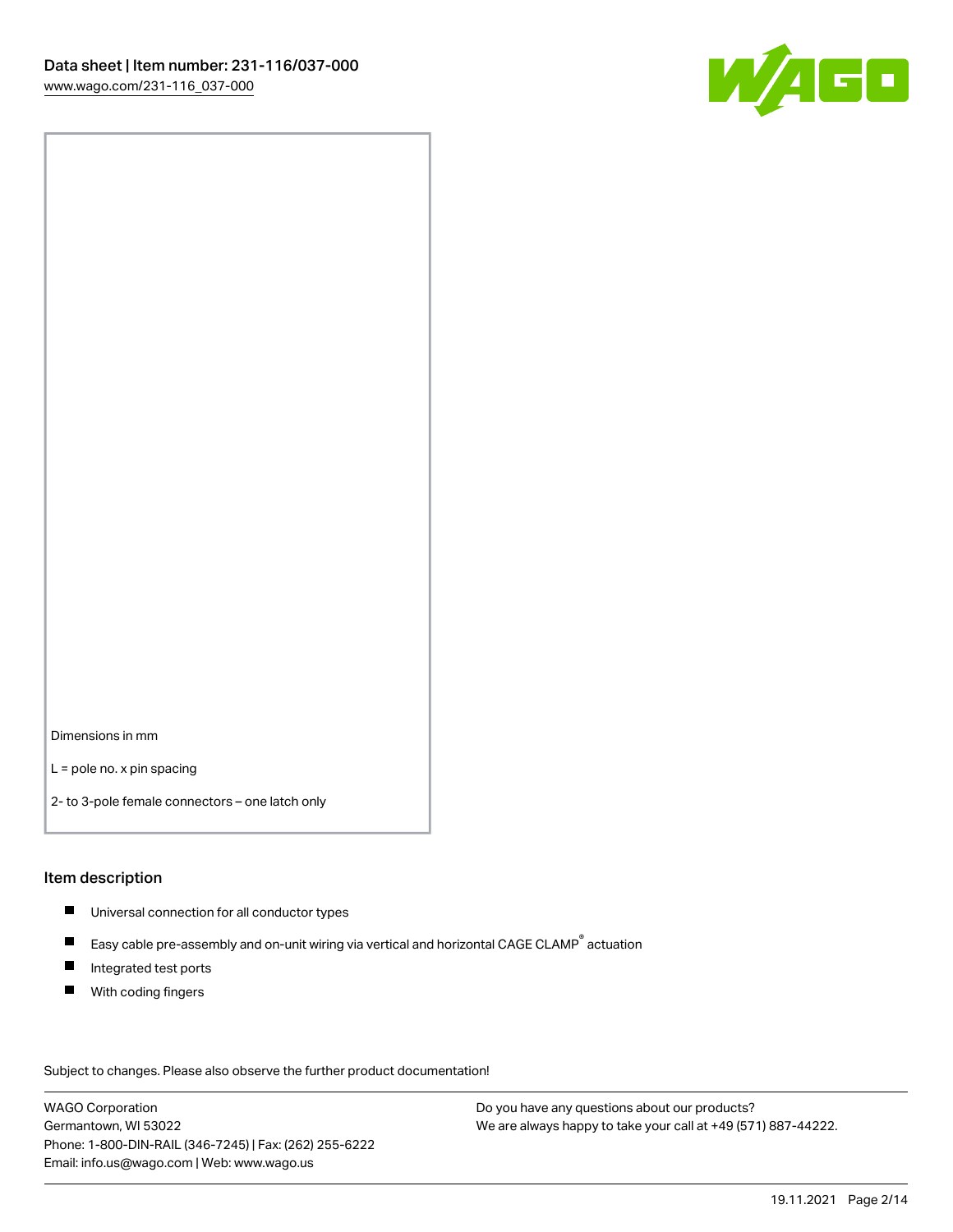

## Data Notes

| Safety information 1 | The MCS-MULTI CONNECTION SYSTEM includes connectors<br>without breaking capacity in accordance with DIN EN 61984. When<br>used as intended, these connectors must not be connected<br>/disconnected when live or under load. The circuit design should<br>ensure header pins, which can be touched, are not live when<br>unmated. |
|----------------------|-----------------------------------------------------------------------------------------------------------------------------------------------------------------------------------------------------------------------------------------------------------------------------------------------------------------------------------|
| Variants:            | Gold-plated or partially gold-plated contact surfaces<br>Other versions (or variants) can be requested from WAGO Sales or<br>configured at https://configurator.wago.com/                                                                                                                                                         |

#### Electrical data

## IEC Approvals

| Ratings per                 | IEC/EN 60664-1                                                        |
|-----------------------------|-----------------------------------------------------------------------|
| Rated voltage (III / 3)     | 320 V                                                                 |
| Rated surge voltage (III/3) | 4 <sub>k</sub> V                                                      |
| Rated voltage (III/2)       | 320 V                                                                 |
| Rated surge voltage (III/2) | 4 <sub>k</sub> V                                                      |
| Nominal voltage (II/2)      | 630 V                                                                 |
| Rated surge voltage (II/2)  | 4 <sub>k</sub> V                                                      |
| Rated current               | 16 A                                                                  |
| Legend (ratings)            | $(III / 2)$ $\triangle$ Overvoltage category III / Pollution degree 2 |

## UL Approvals

| Approvals per                  | UL 1059 |
|--------------------------------|---------|
| Rated voltage UL (Use Group B) | 300 V   |
| Rated current UL (Use Group B) | 15 A    |
| Rated voltage UL (Use Group D) | 300 V   |
| Rated current UL (Use Group D) | 10 A    |

## Ratings per UL

| Rated voltage UL 1977 | 300 V |
|-----------------------|-------|
| Rated current UL 1977 |       |

#### CSA Approvals

Approvals per CSA

Subject to changes. Please also observe the further product documentation!

| <b>WAGO Corporation</b>                                | Do you have any questions about our products?                 |
|--------------------------------------------------------|---------------------------------------------------------------|
| Germantown, WI 53022                                   | We are always happy to take your call at +49 (571) 887-44222. |
| Phone: 1-800-DIN-RAIL (346-7245)   Fax: (262) 255-6222 |                                                               |
| Email: info.us@wago.com   Web: www.wago.us             |                                                               |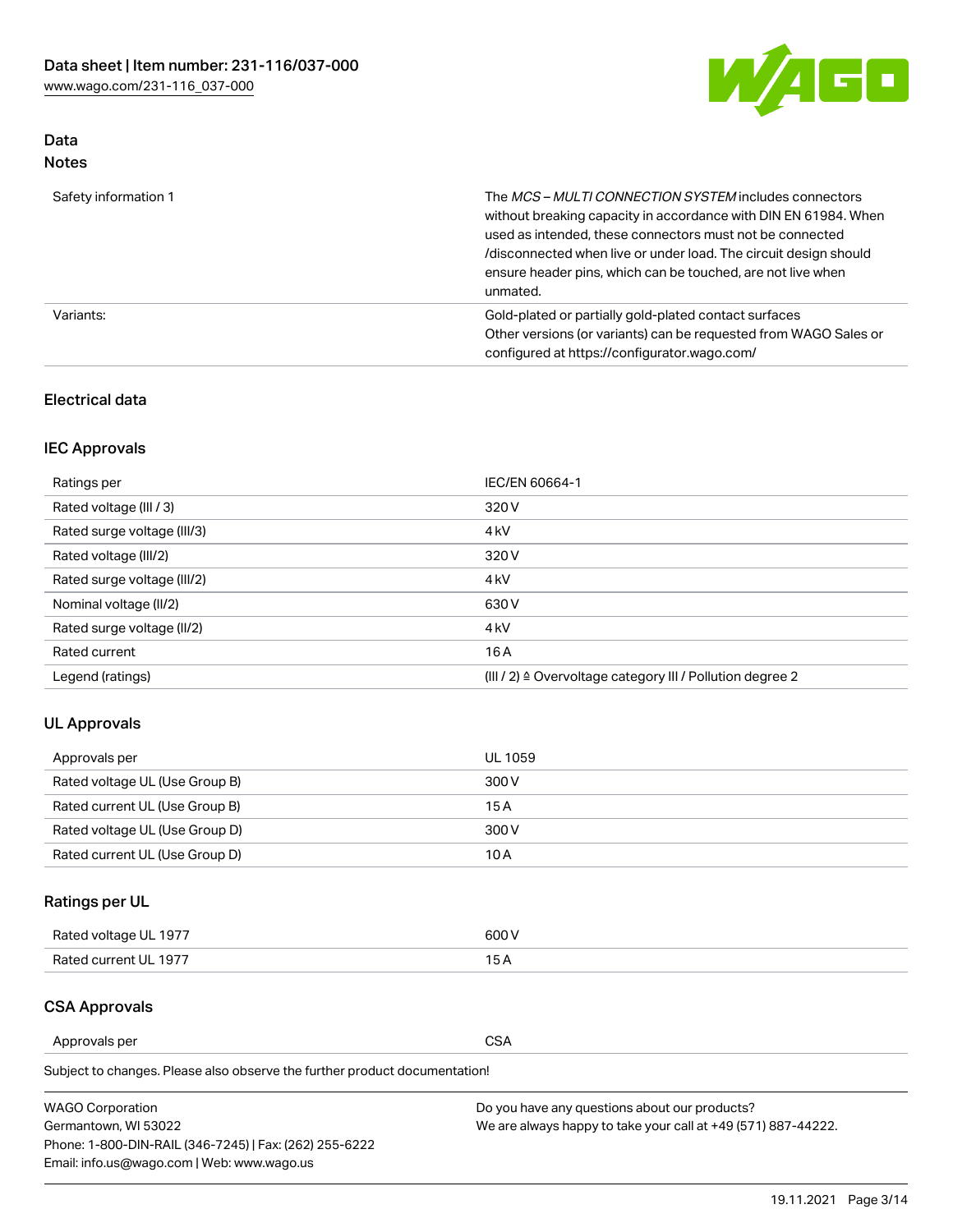[www.wago.com/231-116\\_037-000](http://www.wago.com/231-116_037-000)



| Rated voltage CSA (Use Group B) | 300 V |
|---------------------------------|-------|
| Rated current CSA (Use Group B) | 15 A  |
| Rated voltage CSA (Use Group D) | 300 V |
| Rated current CSA (Use Group D) | 10 A  |

#### Connection data

| Total number of connection points | 16 |
|-----------------------------------|----|
| Total number of potentials        | 16 |
| Number of connection types        |    |
| Number of levels                  |    |

#### Connection 1

| Connection technology                             | CAGE CLAMP®                             |
|---------------------------------------------------|-----------------------------------------|
| Actuation type                                    | Operating tool                          |
| Solid conductor                                   | $0.08$ 2.5 mm <sup>2</sup> / 28  12 AWG |
| Fine-stranded conductor                           | $0.082.5$ mm <sup>2</sup> / 28  12 AWG  |
| Fine-stranded conductor; with insulated ferrule   | $0.251.5$ mm <sup>2</sup>               |
| Fine-stranded conductor; with uninsulated ferrule | $0.252.5$ mm <sup>2</sup>               |
| Strip length                                      | $89$ mm / 0.31  0.35 inch               |
| Number of poles                                   | 16                                      |
| Conductor entry direction to mating direction     | 0°                                      |
|                                                   |                                         |

## Physical data

| Pin spacing | 5 mm / 0.197 inch    |
|-------------|----------------------|
| Width       | 96.6 mm / 3.803 inch |
| Height      | 14.3 mm / 0.563 inch |
| Depth       | 29.6 mm / 1.165 inch |

#### Plug-in connection

| Contact type (pluggable connector) | Female connector/socket |
|------------------------------------|-------------------------|
| Connector (connection type)        | for conductor           |
| Mismating protection               | No.                     |
| Locking of plug-in connection      | locking lever           |

## Material data

Color and the color of the color of the color of the color of the color of the color of the color of the color

Subject to changes. Please also observe the further product documentation! Material group I

| <b>WAGO Corporation</b>                                | Do you have any questions about our products?                 |
|--------------------------------------------------------|---------------------------------------------------------------|
| Germantown, WI 53022                                   | We are always happy to take your call at +49 (571) 887-44222. |
| Phone: 1-800-DIN-RAIL (346-7245)   Fax: (262) 255-6222 |                                                               |
| Email: info.us@wago.com   Web: www.wago.us             |                                                               |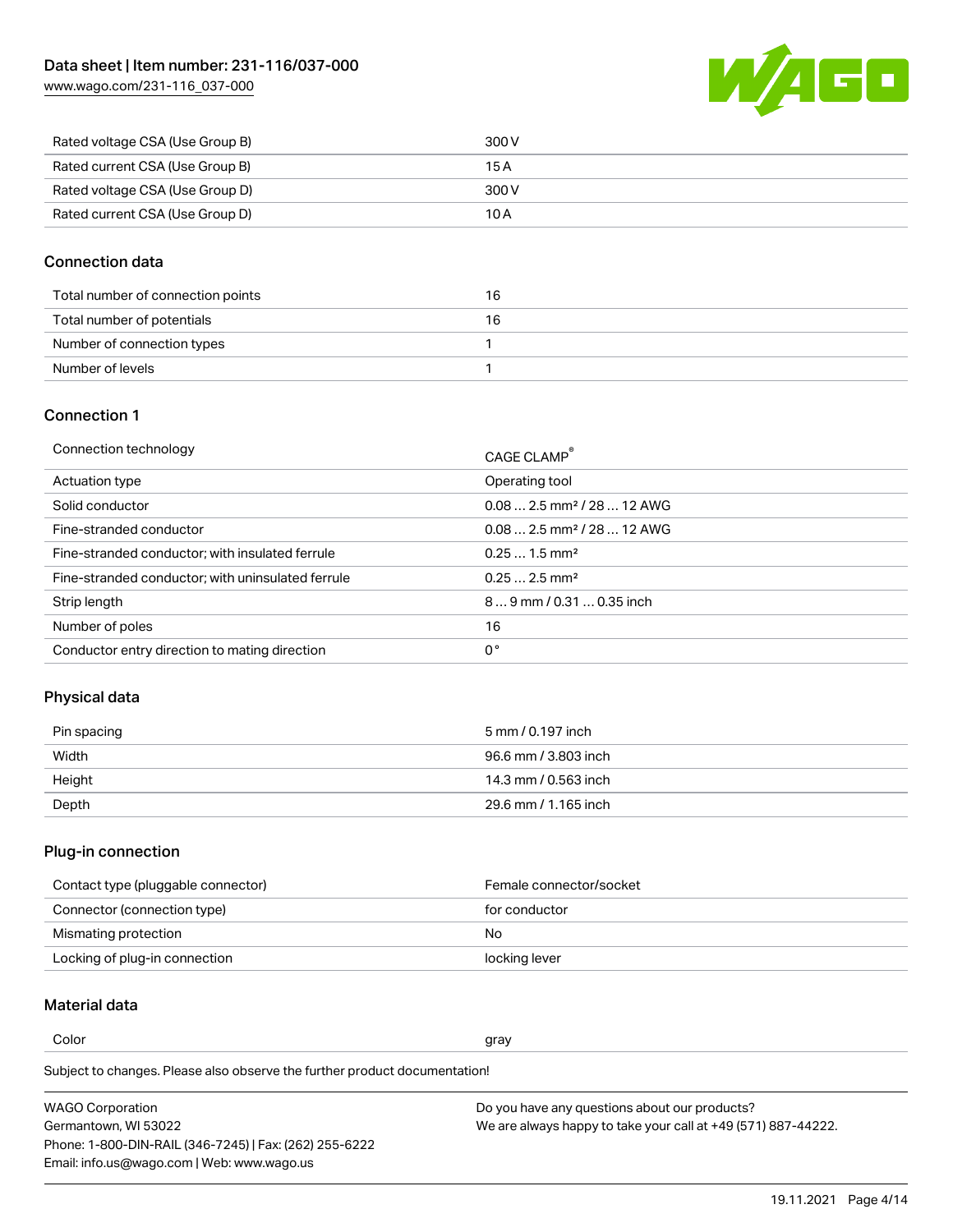[www.wago.com/231-116\\_037-000](http://www.wago.com/231-116_037-000)



| Material group              |                                   |
|-----------------------------|-----------------------------------|
| Insulation material         | Polyamide (PA66)                  |
| Flammability class per UL94 | V <sub>0</sub>                    |
| Clamping spring material    | Chrome nickel spring steel (CrNi) |
| Contact material            | Copper alloy                      |
| Contact plating             | tin-plated                        |
| Fire load                   | 0.435 MJ                          |
| Weight                      | 29.5g                             |
|                             |                                   |

#### Environmental requirements

| Limit temperature range | $-60+85 °C$ |  |
|-------------------------|-------------|--|
|-------------------------|-------------|--|

### Commercial data

| Product Group         | 3 (Multi Conn. System) |
|-----------------------|------------------------|
| PU (SPU)              | 10 Stück               |
| Packaging type        | box                    |
| Country of origin     | DE                     |
| <b>GTIN</b>           | 4044918342315          |
| Customs tariff number | 8536694040             |

#### Approvals / Certificates

#### Country specific Approvals

| Logo | Approval                               | <b>Additional Approval Text</b> | Certificate<br>name |
|------|----------------------------------------|---------------------------------|---------------------|
|      | CВ<br>DEKRA Certification B.V.         | IEC 61984                       | NL-39756            |
|      | <b>CSA</b><br>DEKRA Certification B.V. | C <sub>22.2</sub>               | LR 18677-<br>25     |

#### Ship Approvals

| Logo | Approval                                  | <b>Additional Approval Text</b> | Certificate<br>name                |
|------|-------------------------------------------|---------------------------------|------------------------------------|
| ABS  | <b>ABS</b><br>American Bureau of Shipping | $\overline{\phantom{0}}$        | $19 -$<br>HG1869876-<br><b>PDA</b> |
|      | <b>BV</b>                                 | IEC 60998                       | 11915/D0                           |

Subject to changes. Please also observe the further product documentation!

| WAGO Corporation                                       | Do you have any questions about our products?                 |
|--------------------------------------------------------|---------------------------------------------------------------|
| Germantown, WI 53022                                   | We are always happy to take your call at +49 (571) 887-44222. |
| Phone: 1-800-DIN-RAIL (346-7245)   Fax: (262) 255-6222 |                                                               |
| Email: info.us@wago.com   Web: www.wago.us             |                                                               |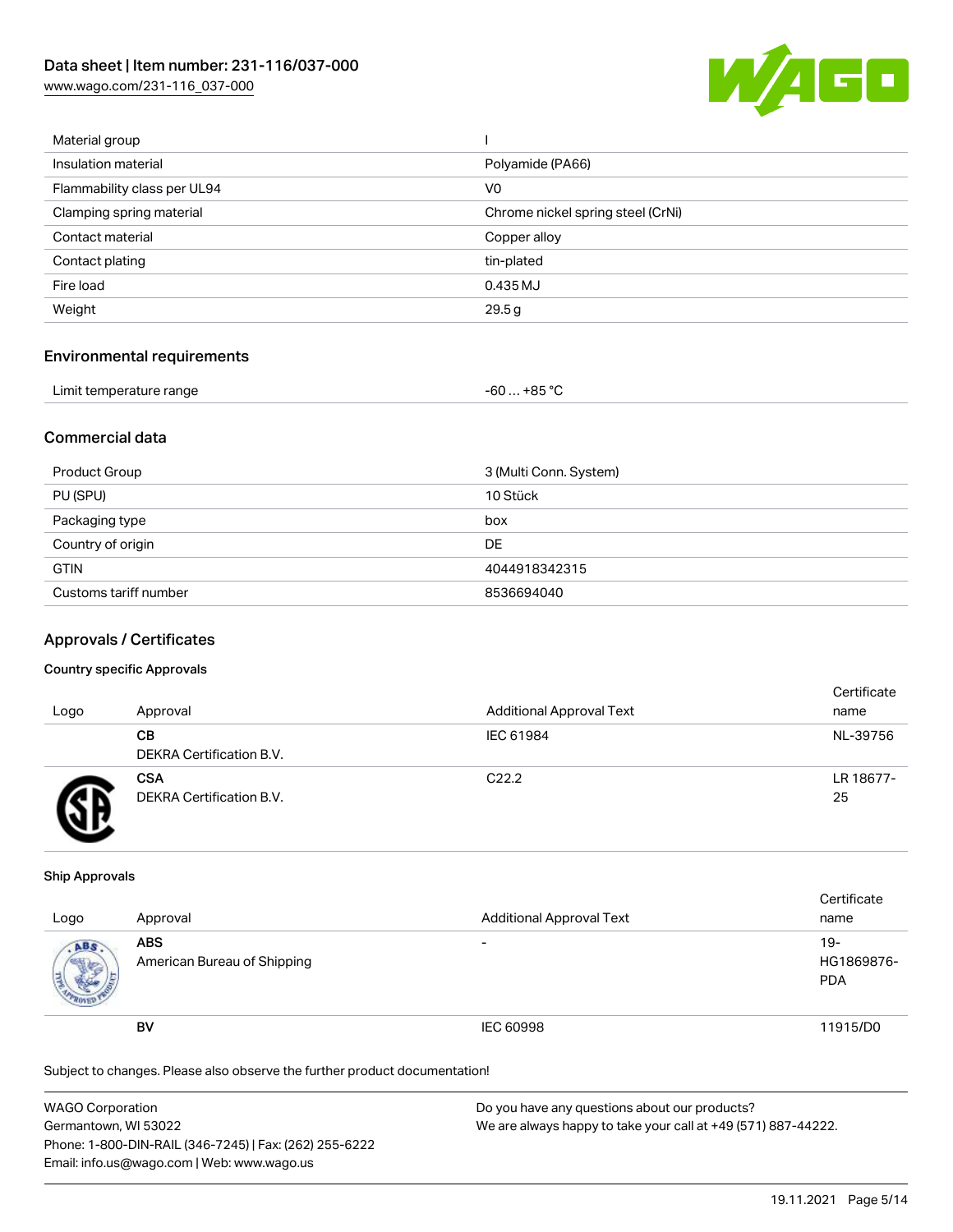

Bureau Veritas S.A. BV



| <b>BUNEAU</b><br>VERITAS |                                        |                                 | - -         |
|--------------------------|----------------------------------------|---------------------------------|-------------|
|                          | <b>DNV GL</b>                          | $\overline{\phantom{a}}$        | TAE000016Z  |
|                          | Det Norske Veritas, Germanischer Lloyd |                                 |             |
| <b>UL-Approvals</b>      |                                        |                                 |             |
|                          |                                        |                                 | Certificate |
| Logo                     | Approval                               | <b>Additional Approval Text</b> | name        |
|                          | UL                                     | <b>UL 1059</b>                  | E45172      |
|                          | Underwriters Laboratories Inc.         |                                 |             |
|                          | <b>UR</b>                              | <b>UL 1977</b>                  | E45171      |
|                          | Underwriters Laboratories Inc.         |                                 |             |
|                          |                                        |                                 |             |

#### Counterpart  $\sim$

Email: info.us@wago.com | Web: www.wago.us

|                                                 | Item no.231-616<br>Male connector; 16-pole; Pin spacing 5 mm; gray                                              | www.wago.com/231-616                                                                                           |
|-------------------------------------------------|-----------------------------------------------------------------------------------------------------------------|----------------------------------------------------------------------------------------------------------------|
|                                                 | Item no.231-146/001-000<br>Male header; 16-pole; THT; 1.0 x 1.0 mm solder pin; straight; pin spacing 5 mm; gray | www.wago.com/231-146/001-000                                                                                   |
|                                                 | Item no.231-446/001-000<br>Male header; 16-pole; THT; 1.0 x 1.0 mm solder pin; angled; pin spacing 5 mm; gray   | www.wago.com/231-446/001-000                                                                                   |
| <b>Optional accessories</b><br>Cover            |                                                                                                                 |                                                                                                                |
| Cover                                           |                                                                                                                 |                                                                                                                |
|                                                 | Item no.: 231-668<br>Lockout caps; for covering unused clamping units; gray                                     | www.wago.com/231-668                                                                                           |
| Jumpers                                         |                                                                                                                 |                                                                                                                |
| Jumper                                          |                                                                                                                 |                                                                                                                |
|                                                 | Item no.: 231-905<br>Jumper; for conductor entry; 5-way; insulated; gray                                        | www.wago.com/231-905                                                                                           |
|                                                 | Subject to changes. Please also observe the further product documentation!                                      |                                                                                                                |
| <b>WAGO Corporation</b><br>Germantown, WI 53022 | Phone: 1-800-DIN-RAIL (346-7245)   Fax: (262) 255-6222                                                          | Do you have any questions about our products?<br>We are always happy to take your call at +49 (571) 887-44222. |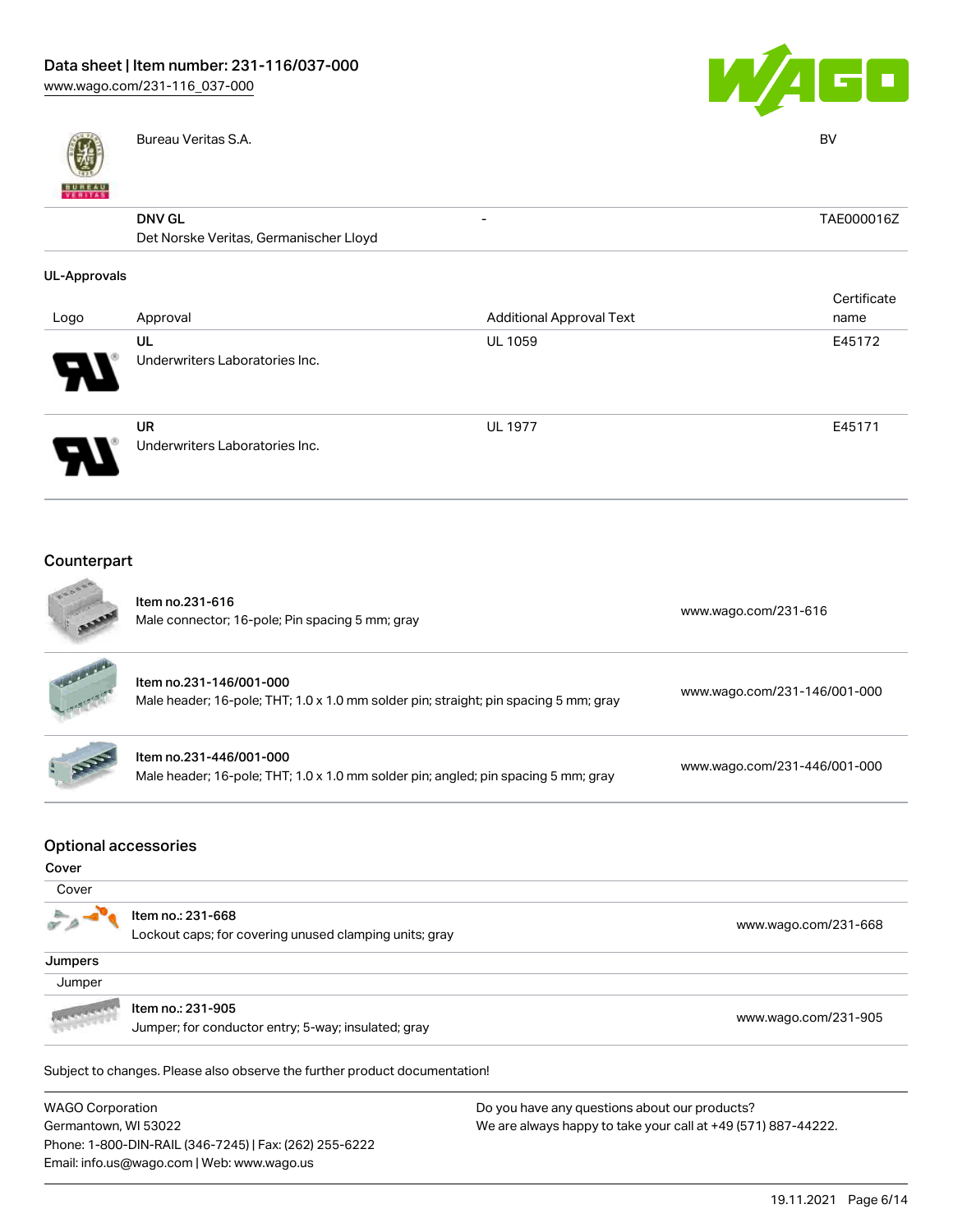[www.wago.com/231-116\\_037-000](http://www.wago.com/231-116_037-000)



|                     | Item no.: 231-903<br>Jumper; for conductor entry; 3-way; insulated; gray                                                                                                                        | www.wago.com/231-903             |
|---------------------|-------------------------------------------------------------------------------------------------------------------------------------------------------------------------------------------------|----------------------------------|
|                     | Item no.: 231-907<br>Jumper; for conductor entry; 7-way; insulated; gray                                                                                                                        | www.wago.com/231-907             |
|                     | Item no.: 231-910<br>Jumper; for conductor entry; 10-way; insulated; gray                                                                                                                       | www.wago.com/231-910             |
|                     | Item no.: 231-902<br>Jumper; for conductor entry; 2-way; insulated; gray                                                                                                                        | www.wago.com/231-902             |
| Marking accessories |                                                                                                                                                                                                 |                                  |
| Marking strip       |                                                                                                                                                                                                 |                                  |
|                     | Item no.: 210-331/500-103<br>Marking strips; as a DIN A4 sheet; MARKED; 1-12 (300x); Height of marker strip: 2.3 mm/0.091 in; Strip<br>length 182 mm; Horizontal marking; Self-adhesive; white  | www.wago.com/210-331<br>/500-103 |
|                     | Item no.: 210-331/500-104<br>Marking strips; as a DIN A4 sheet; MARKED; 13-24 (300x); Height of marker strip: 2.3 mm/0.091 in; Strip<br>length 182 mm; Horizontal marking; Self-adhesive; white | www.wago.com/210-331<br>/500-104 |
|                     | Item no.: 210-332/500-202<br>Marking strips; as a DIN A4 sheet; MARKED; 1-16 (160x); Height of marker strip: 3 mm; Strip length 182<br>mm; Horizontal marking; Self-adhesive; white             | www.wago.com/210-332<br>/500-202 |
|                     | Item no.: 210-332/500-206<br>Marking strips; as a DIN A4 sheet; MARKED; 33-48 (160x); Height of marker strip: 3 mm; Strip length<br>182 mm; Horizontal marking; Self-adhesive; white            | www.wago.com/210-332<br>/500-206 |
|                     | Item no.: 210-332/500-205<br>Marking strips; as a DIN A4 sheet; MARKED; 1-32 (80x); Height of marker strip: 3 mm; Strip length 182<br>mm; Horizontal marking; Self-adhesive; white              | www.wago.com/210-332<br>/500-205 |
|                     | Item no.: 210-332/500-204<br>Marking strips; as a DIN A4 sheet; MARKED; 17-32 (160x); Height of marker strip: 3 mm; Strip length<br>182 mm; Horizontal marking; Self-adhesive; white            | www.wago.com/210-332<br>/500-204 |
| Insulations stops   |                                                                                                                                                                                                 |                                  |
| Insulation stop     |                                                                                                                                                                                                 |                                  |
|                     | Item no.: 231-672<br>Insulation stop; 0.75 - 1 mm <sup>2</sup> ; dark gray                                                                                                                      | www.wago.com/231-672             |
|                     | Item no.: 231-670<br>Insulation stop; 0.08-0.2 mm <sup>2</sup> / 0.2 mm <sup>2</sup> "s"; white                                                                                                 | www.wago.com/231-670             |

Subject to changes. Please also observe the further product documentation!

WAGO Corporation Germantown, WI 53022 Phone: 1-800-DIN-RAIL (346-7245) | Fax: (262) 255-6222 Email: info.us@wago.com | Web: www.wago.us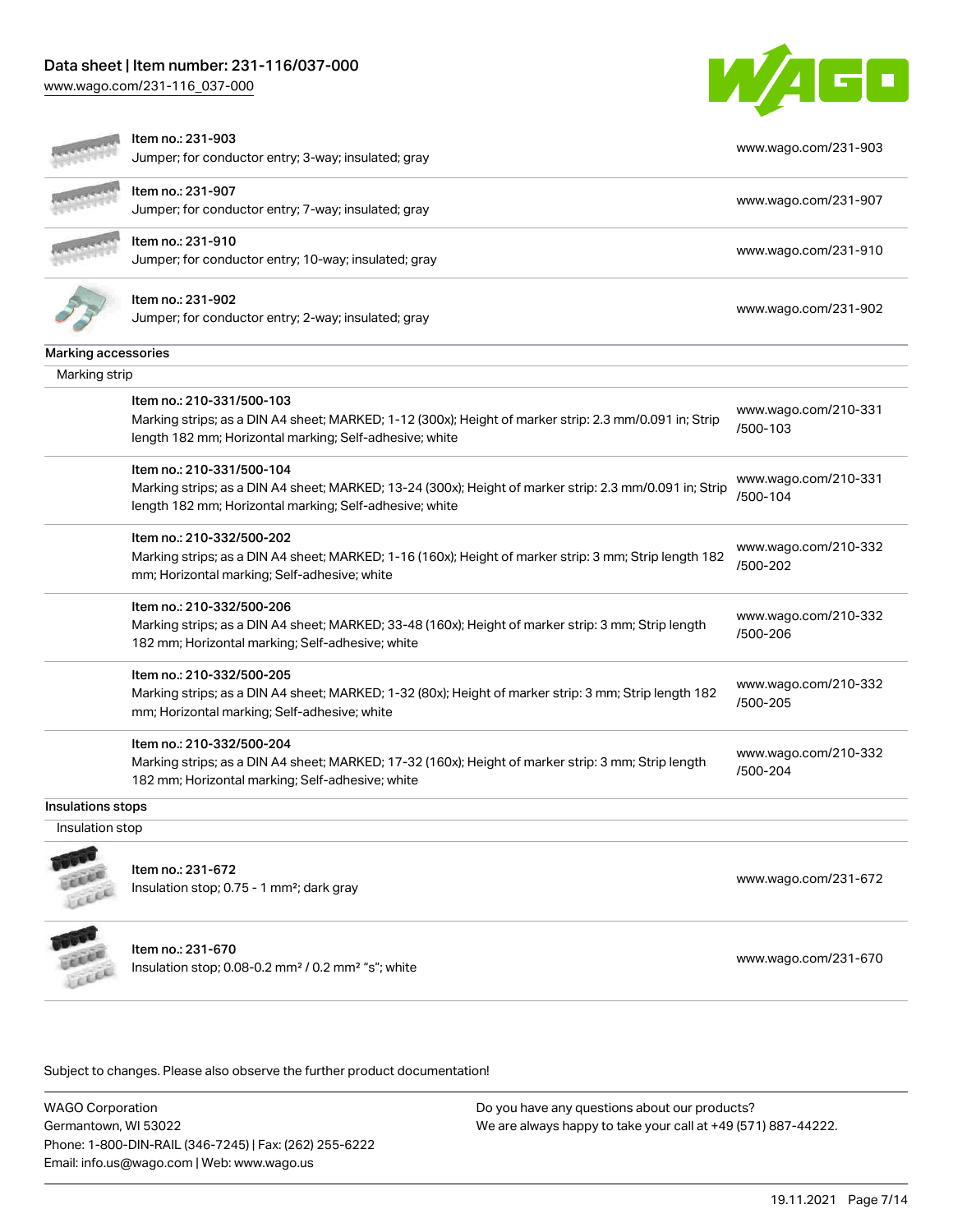[www.wago.com/231-116\\_037-000](http://www.wago.com/231-116_037-000)



[www.wago.com/231-671](http://www.wago.com/231-671)

**COLLEGE** Cecce Item no.: 231-671 Insulation stop; 0.25 - 0.5 mm²; light gray

| <b>Testing accessories</b> |                                                                                                                            |                      |  |
|----------------------------|----------------------------------------------------------------------------------------------------------------------------|----------------------|--|
| Testing accessories        |                                                                                                                            |                      |  |
|                            | Item no.: 210-136<br>Test plug; 2 mm Ø; with 500 mm cable                                                                  | www.wago.com/210-136 |  |
|                            | Item no.: 231-661<br>Test plugs for female connectors; for 5 mm and 5.08 mm pin spacing; 2,50 mm <sup>2</sup> ; light gray | www.wago.com/231-661 |  |
| Tools                      |                                                                                                                            |                      |  |
| Operating tool             |                                                                                                                            |                      |  |
|                            | Item no.: 209-130<br>Operating tool; suitable for 264, 280 and 281 Series; 1-way; of insulating material; white            | www.wago.com/209-130 |  |
|                            | Item no.: 209-132<br>Operating tool; for connecting comb-style jumper bar; 2-way; of insulating material                   | www.wago.com/209-132 |  |
|                            | Item no.: 231-159<br>Operating tool; natural                                                                               | www.wago.com/231-159 |  |
|                            | Item no.: 231-231<br>Combination operating tool; red                                                                       | www.wago.com/231-231 |  |
|                            | Item no.: 231-131<br>Operating tool; made of insulating material; 1-way; loose; white                                      | www.wago.com/231-131 |  |
|                            | Item no.: 231-291<br>Operating tool; made of insulating material; 1-way; loose; red                                        | www.wago.com/231-291 |  |
|                            | Item no.: 280-432<br>Operating tool; made of insulating material; 2-way; white                                             | www.wago.com/280-432 |  |
|                            | Item no.: 280-434<br>Operating tool; made of insulating material; 4-way                                                    | www.wago.com/280-434 |  |
|                            | Item no.: 280-437<br>Operating tool; made of insulating material; 7-way                                                    | www.wago.com/280-437 |  |
|                            | Item no.: 280-440<br>Operating tool; made of insulating material; 10-way                                                   | www.wago.com/280-440 |  |
|                            | Item no.: 280-435<br>Operating tool; made of insulating material; 5-way; gray                                              | www.wago.com/280-435 |  |

Subject to changes. Please also observe the further product documentation!

WAGO Corporation Germantown, WI 53022 Phone: 1-800-DIN-RAIL (346-7245) | Fax: (262) 255-6222 Email: info.us@wago.com | Web: www.wago.us Do you have any questions about our products? We are always happy to take your call at +49 (571) 887-44222.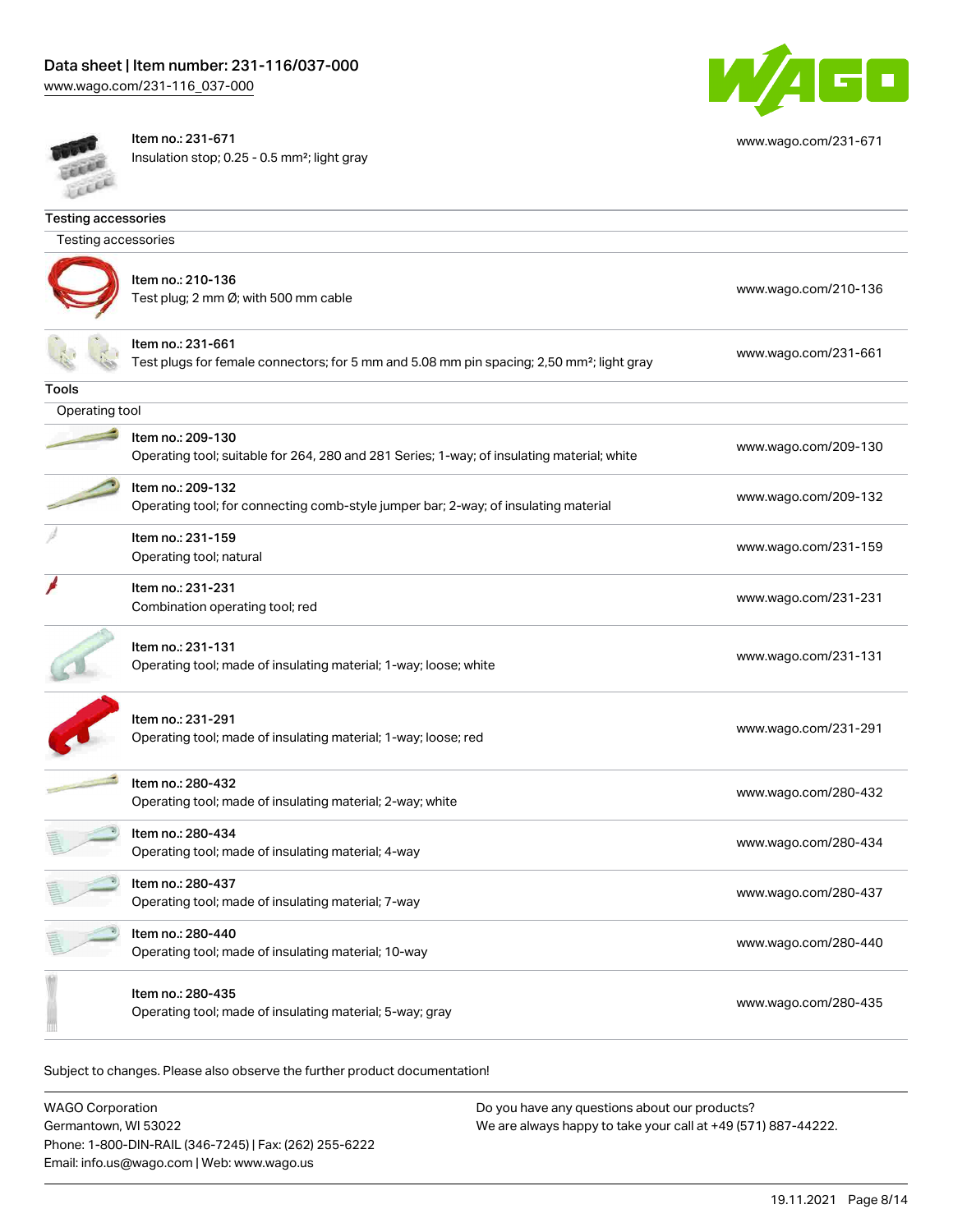[www.wago.com/231-116\\_037-000](http://www.wago.com/231-116_037-000)



|                 | Item no.: 280-436<br>Operating tool; made of insulating material; 6-way                                                                                                            | www.wago.com/280-436 |
|-----------------|------------------------------------------------------------------------------------------------------------------------------------------------------------------------------------|----------------------|
|                 | Item no.: 280-438<br>Operating tool; made of insulating material; 8-way                                                                                                            | www.wago.com/280-438 |
|                 | Item no.: 280-433<br>Operating tool; made of insulating material; 3-way                                                                                                            | www.wago.com/280-433 |
| <b>Ferrules</b> |                                                                                                                                                                                    |                      |
| Ferrule         |                                                                                                                                                                                    |                      |
|                 | Item no.: 216-101<br>Ferrule; Sleeve for 0.5 mm <sup>2</sup> / AWG 22; uninsulated; electro-tin plated; silver-colored                                                             | www.wago.com/216-101 |
|                 | Item no.: 216-104<br>Ferrule; Sleeve for 1.5 mm <sup>2</sup> / AWG 16; uninsulated; electro-tin plated; silver-colored                                                             | www.wago.com/216-104 |
|                 | Item no.: 216-106<br>Ferrule; Sleeve for 2.5 mm <sup>2</sup> / AWG 14; uninsulated; electro-tin plated; silver-colored                                                             | www.wago.com/216-106 |
|                 | Item no.: 216-102<br>Ferrule; Sleeve for 0.75 mm <sup>2</sup> / AWG 20; uninsulated; electro-tin plated; silver-colored                                                            | www.wago.com/216-102 |
|                 | Item no.: 216-103<br>Ferrule; Sleeve for 1 mm <sup>2</sup> / AWG 18; uninsulated; electro-tin plated                                                                               | www.wago.com/216-103 |
|                 | Item no.: 216-123<br>Ferrule; Sleeve for 1 mm <sup>2</sup> / AWG 18; uninsulated; electro-tin plated; silver-colored                                                               | www.wago.com/216-123 |
|                 | Item no.: 216-122<br>Ferrule; Sleeve for 0.75 mm <sup>2</sup> / AWG 20; uninsulated; electro-tin plated; silver-colored                                                            | www.wago.com/216-122 |
|                 | Item no.: 216-124<br>Ferrule; Sleeve for 1.5 mm <sup>2</sup> / AWG 16; uninsulated; electro-tin plated                                                                             | www.wago.com/216-124 |
|                 | Item no.: 216-142<br>Ferrule; Sleeve for 0.75 mm <sup>2</sup> / 18 AWG; uninsulated; electro-tin plated; electrolytic copper; gastight<br>crimped; acc. to DIN 46228, Part 1/08.92 | www.wago.com/216-142 |
|                 | Item no.: 216-132<br>Ferrule; Sleeve for 0.34 mm <sup>2</sup> / AWG 24; uninsulated; electro-tin plated                                                                            | www.wago.com/216-132 |
| $\mathbf{i}$    | Item no.: 216-121<br>Ferrule; Sleeve for 0.5 mm <sup>2</sup> / AWG 22; uninsulated; electro-tin plated; silver-colored                                                             | www.wago.com/216-121 |
|                 | Item no.: 216-143<br>Ferrule; Sleeve for 1 mm <sup>2</sup> / AWG 18; uninsulated; electro-tin plated; electrolytic copper; gastight<br>crimped; acc. to DIN 46228, Part 1/08.92    | www.wago.com/216-143 |
|                 | Item no.: 216-131<br>Ferrule; Sleeve for 0.25 mm <sup>2</sup> / AWG 24; uninsulated; electro-tin plated; silver-colored                                                            | www.wago.com/216-131 |
|                 | Item no.: 216-141<br>Ferrule; Sleeve for 0.5 mm <sup>2</sup> / 20 AWG; uninsulated; electro-tin plated; electrolytic copper; gastight<br>crimped; acc. to DIN 46228, Part 1/08.92  | www.wago.com/216-141 |

WAGO Corporation Germantown, WI 53022 Phone: 1-800-DIN-RAIL (346-7245) | Fax: (262) 255-6222 Email: info.us@wago.com | Web: www.wago.us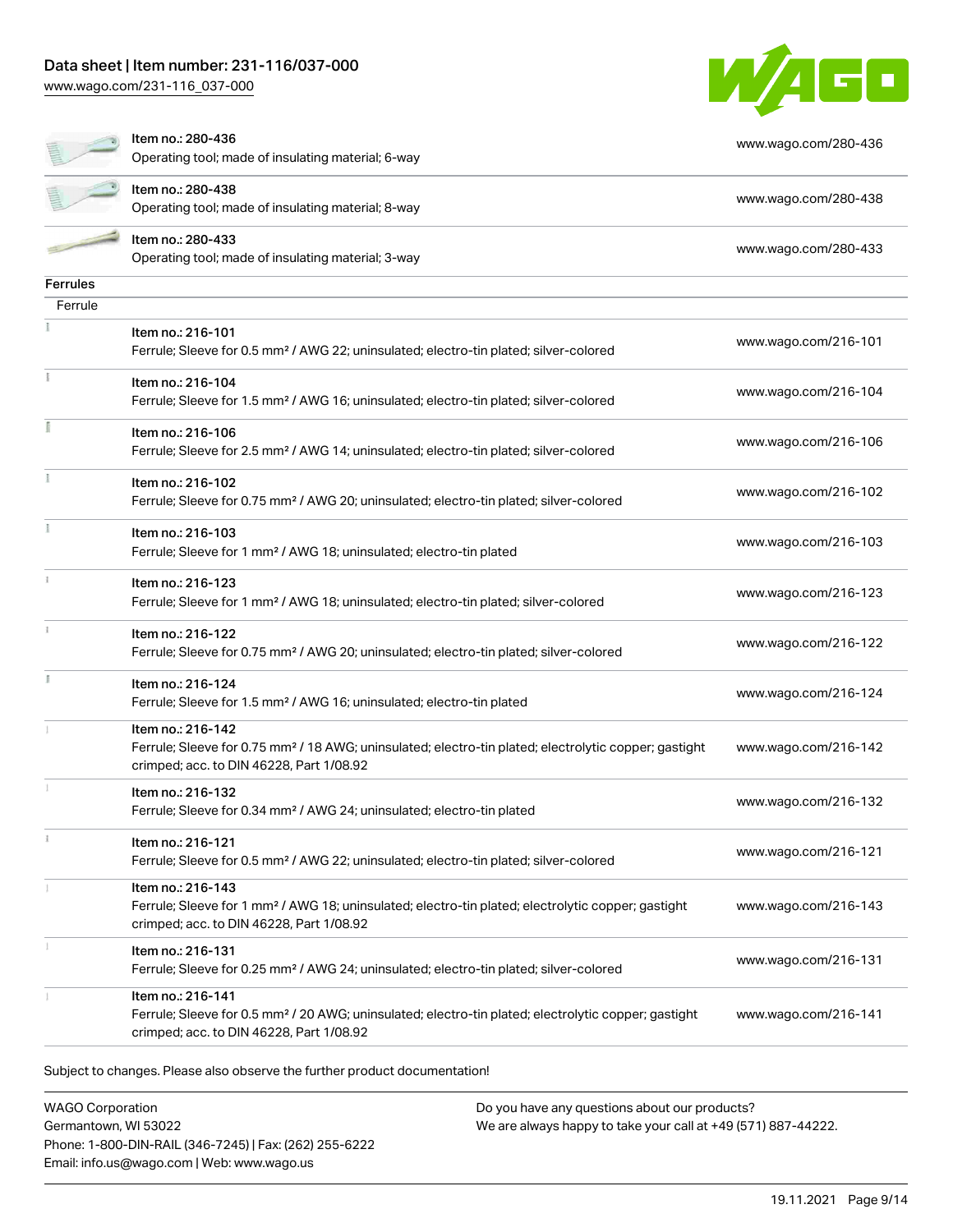[www.wago.com/231-116\\_037-000](http://www.wago.com/231-116_037-000)



|   | Item no.: 216-152<br>Ferrule; Sleeve for 0.34 mm <sup>2</sup> / AWG 24; uninsulated; electro-tin plated                                                                                                 | www.wago.com/216-152 |
|---|---------------------------------------------------------------------------------------------------------------------------------------------------------------------------------------------------------|----------------------|
| ۸ | Item no.: 216-203<br>Ferrule; Sleeve for 1 mm <sup>2</sup> / AWG 18; insulated; electro-tin plated; red                                                                                                 | www.wago.com/216-203 |
|   | Item no.: 216-202<br>Ferrule; Sleeve for 0.75 mm <sup>2</sup> / 18 AWG; insulated; electro-tin plated; gray                                                                                             | www.wago.com/216-202 |
|   | Item no.: 216-151<br>Ferrule; Sleeve for 0.25 mm <sup>2</sup> / AWG 24; uninsulated; electro-tin plated                                                                                                 | www.wago.com/216-151 |
| 1 | Item no.: 216-204<br>Ferrule; Sleeve for 1.5 mm <sup>2</sup> / AWG 16; insulated; electro-tin plated; black                                                                                             | www.wago.com/216-204 |
|   | Item no.: 216-144<br>Ferrule; Sleeve for 1.5 mm <sup>2</sup> / AWG 16; uninsulated; electro-tin plated; electrolytic copper; gastight<br>crimped; acc. to DIN 46228, Part 1/08.92; silver-colored       | www.wago.com/216-144 |
|   | Item no.: 216-201<br>Ferrule; Sleeve for 0.5 mm <sup>2</sup> / 20 AWG; insulated; electro-tin plated; white                                                                                             | www.wago.com/216-201 |
|   | Item no.: 216-223<br>Ferrule; Sleeve for 1 mm <sup>2</sup> / AWG 18; insulated; electro-tin plated; red                                                                                                 | www.wago.com/216-223 |
|   | Item no.: 216-241<br>Ferrule; Sleeve for 0.5 mm <sup>2</sup> / 20 AWG; insulated; electro-tin plated; electrolytic copper; gastight<br>crimped; acc. to DIN 46228, Part 4/09.90; white                  | www.wago.com/216-241 |
|   | Item no.: 216-242<br>Ferrule; Sleeve for 0.75 mm <sup>2</sup> / 18 AWG; insulated; electro-tin plated; electrolytic copper; gastight<br>crimped; acc. to DIN 46228, Part 4/09.90; gray                  | www.wago.com/216-242 |
|   | Item no.: 216-222<br>Ferrule; Sleeve for 0.75 mm <sup>2</sup> / 18 AWG; insulated; electro-tin plated; gray                                                                                             | www.wago.com/216-222 |
|   | Item no.: 216-221<br>Ferrule; Sleeve for 0.5 mm <sup>2</sup> / 20 AWG; insulated; electro-tin plated; white                                                                                             | www.wago.com/216-221 |
| ۸ | Item no.: 216-224<br>Ferrule; Sleeve for 1.5 mm <sup>2</sup> / AWG 16; insulated; electro-tin plated; black                                                                                             | www.wago.com/216-224 |
|   | Item no.: 216-243<br>Ferrule; Sleeve for 1 mm <sup>2</sup> / AWG 18; insulated; electro-tin plated; electrolytic copper; gastight crimped; www.wago.com/216-243<br>acc. to DIN 46228, Part 4/09.90; red |                      |
| 1 | Item no.: 216-244<br>Ferrule; Sleeve for 1.5 mm <sup>2</sup> / AWG 16; insulated; electro-tin plated; electrolytic copper; gastight<br>crimped; acc. to DIN 46228, Part 4/09.90; black                  | www.wago.com/216-244 |
| ۸ | Item no.: 216-263<br>Ferrule; Sleeve for 1 mm <sup>2</sup> / AWG 18; insulated; electro-tin plated; electrolytic copper; gastight crimped; www.wago.com/216-263<br>acc. to DIN 46228, Part 4/09.90; red |                      |
| 1 | Item no.: 216-264<br>Ferrule; Sleeve for 1.5 mm <sup>2</sup> / AWG 16; insulated; electro-tin plated; electrolytic copper; gastight<br>crimped; acc. to DIN 46228, Part 4/09.90; black                  | www.wago.com/216-264 |

WAGO Corporation Germantown, WI 53022 Phone: 1-800-DIN-RAIL (346-7245) | Fax: (262) 255-6222 Email: info.us@wago.com | Web: www.wago.us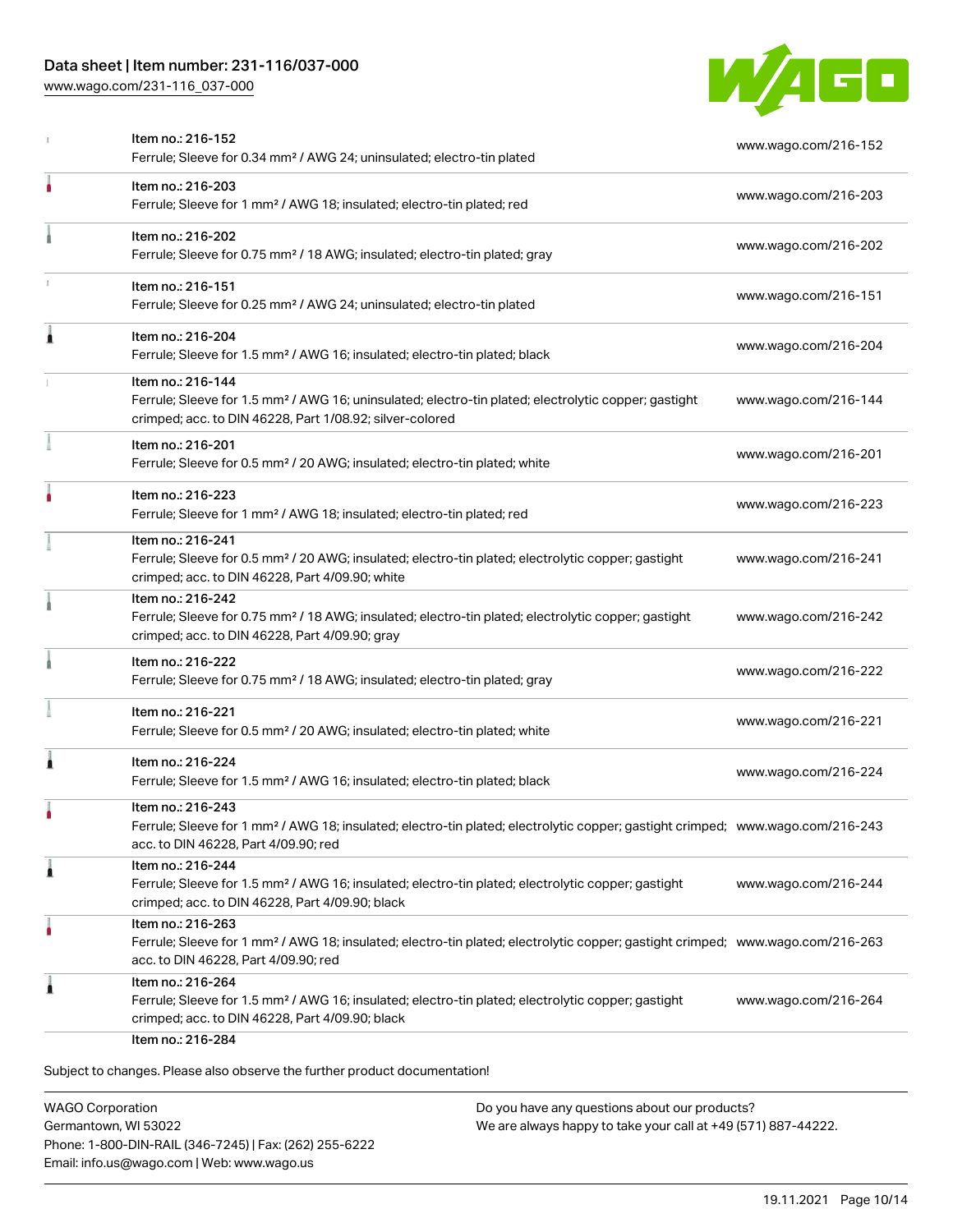[www.wago.com/231-116\\_037-000](http://www.wago.com/231-116_037-000)



| Ferrule; Sleeve for 1.5 mm <sup>2</sup> / AWG 16; insulated; electro-tin plated; electrolytic copper; gastight<br>crimped; acc. to DIN 46228, Part 4/09.90; black | www.wago.com/216-284 |
|-------------------------------------------------------------------------------------------------------------------------------------------------------------------|----------------------|
| Item no.: 216-262<br>Ferrule; Sleeve for 0.75 mm <sup>2</sup> / 18 AWG; insulated; electro-tin plated; electrolytic copper; gastight                              |                      |
| crimped; acc. to DIN 46228, Part 4/09.90; gray                                                                                                                    | www.wago.com/216-262 |
| Item no.: 216-301                                                                                                                                                 |                      |
| Ferrule; Sleeve for 0.25 mm <sup>2</sup> / AWG 24; insulated; electro-tin plated; yellow                                                                          | www.wago.com/216-301 |
| Item no.: 216-321                                                                                                                                                 | www.wago.com/216-321 |
| Ferrule; Sleeve for 0.25 mm <sup>2</sup> / AWG 24; insulated; electro-tin plated; yellow                                                                          |                      |
| Item no.: 216-322                                                                                                                                                 |                      |
| Ferrule; Sleeve for 0.34 mm <sup>2</sup> / 22 AWG; insulated; electro-tin plated; green                                                                           | www.wago.com/216-322 |
| Item no.: 216-302                                                                                                                                                 |                      |
| Ferrule; Sleeve for 0.34 mm <sup>2</sup> / 22 AWG; insulated; electro-tin plated; green                                                                           | www.wago.com/216-302 |
|                                                                                                                                                                   |                      |

# **Downloads**

## Documentation

| <b>Additional Information</b> |            |        |          |
|-------------------------------|------------|--------|----------|
| Technical explanations        | 2019 Apr 3 | pdf    | Download |
|                               |            | 2.0 MB |          |

#### CAD files

#### CAD data

| 2D/3D Models 231-116/037-000      | URL | Download |
|-----------------------------------|-----|----------|
| <b>CAE data</b>                   |     |          |
| EPLAN Data Portal 231-116/037-000 | URL | Download |
| ZUKEN Portal 231-116/037-000      | URL | Download |
| EPLAN Data Portal 231-116/037-000 | URL | Download |

## Environmental Product Compliance

#### Compliance Search

| Environmental Product Compliance 231-116/037-000                                                         | URL | Download |
|----------------------------------------------------------------------------------------------------------|-----|----------|
| 1-conductor female connector; CAGE CLAMP <sup>®</sup> ; 2.5 mm <sup>2</sup> ; Pin spacing 5 mm; 16-pole; |     |          |
| Lateral locking levers; 2,50 mm <sup>2</sup> ; gray                                                      |     |          |
|                                                                                                          |     |          |

Subject to changes. Please also observe the further product documentation!

WAGO Corporation Germantown, WI 53022 Phone: 1-800-DIN-RAIL (346-7245) | Fax: (262) 255-6222 Email: info.us@wago.com | Web: www.wago.us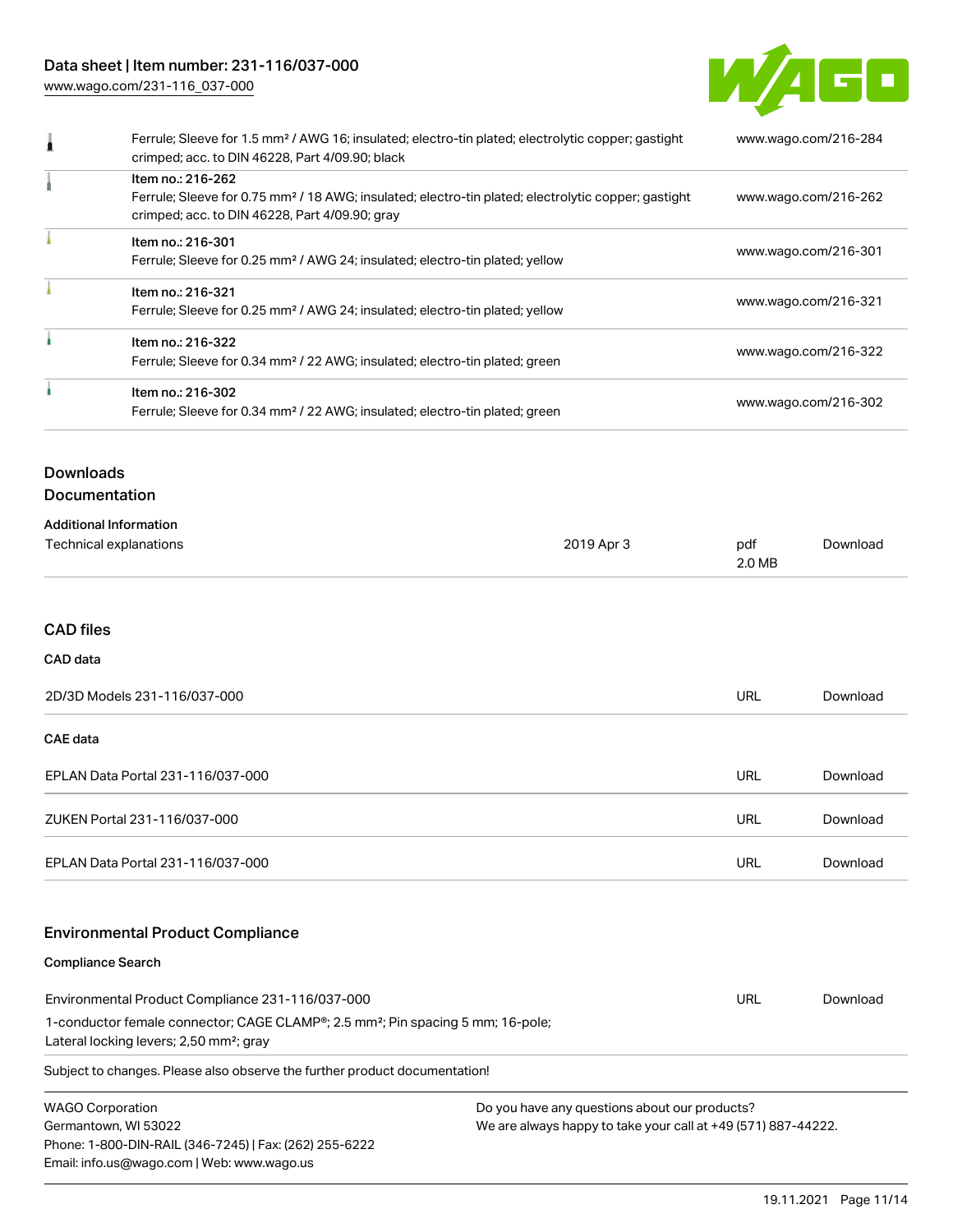

#### Installation Notes



Inserting a conductor via 3.5 mm screwdriver – CAGE CLAMP® actuation parallel to conductor entry.



Inserting a conductor via 3.5 mm screwdriver – CAGE CLAMP® actuation perpendicular to conductor entry.



Inserting a conductor into CAGE CLAMP® unit via operating lever (231-291).



Inserting a conductor via operating tool.



Coding a female connector by removing coding finger(s).

Subject to changes. Please also observe the further product documentation!

WAGO Corporation Germantown, WI 53022 Phone: 1-800-DIN-RAIL (346-7245) | Fax: (262) 255-6222 Email: info.us@wago.com | Web: www.wago.us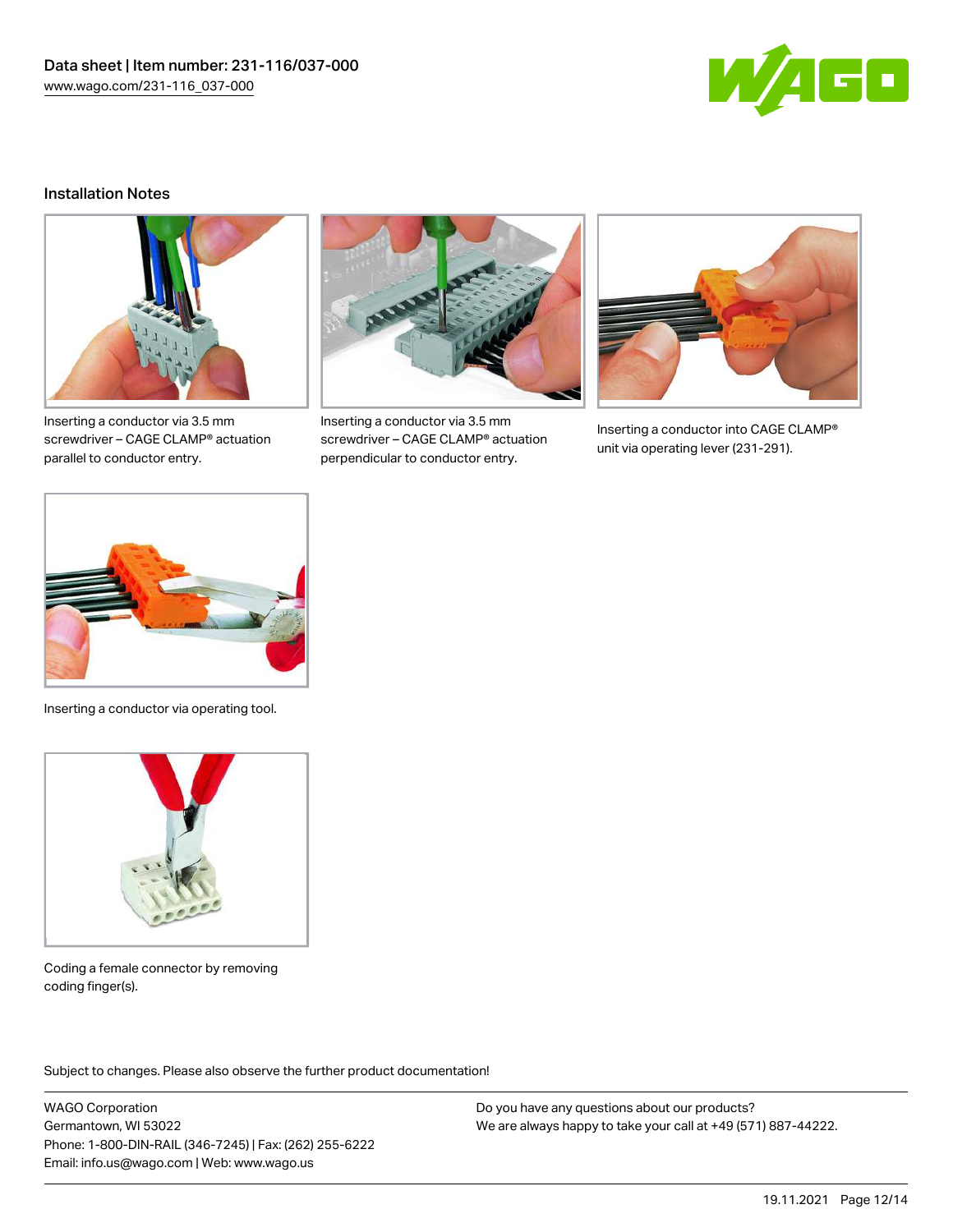



Testing – female connector with CAGE CLAMP®

Integrated test ports for testing perpendicular to conductor entry via 2 or 2.3 mm Ø test plug

Installation



Male connector with strain relief plate



Strain relief housing shown with a male connector equipped with CAGE CLAMP®



Labeling via direct marking or self-adhesive strips.

Subject to changes. Please also observe the further product documentation! Product family

WAGO Corporation Germantown, WI 53022 Phone: 1-800-DIN-RAIL (346-7245) | Fax: (262) 255-6222 Email: info.us@wago.com | Web: www.wago.us